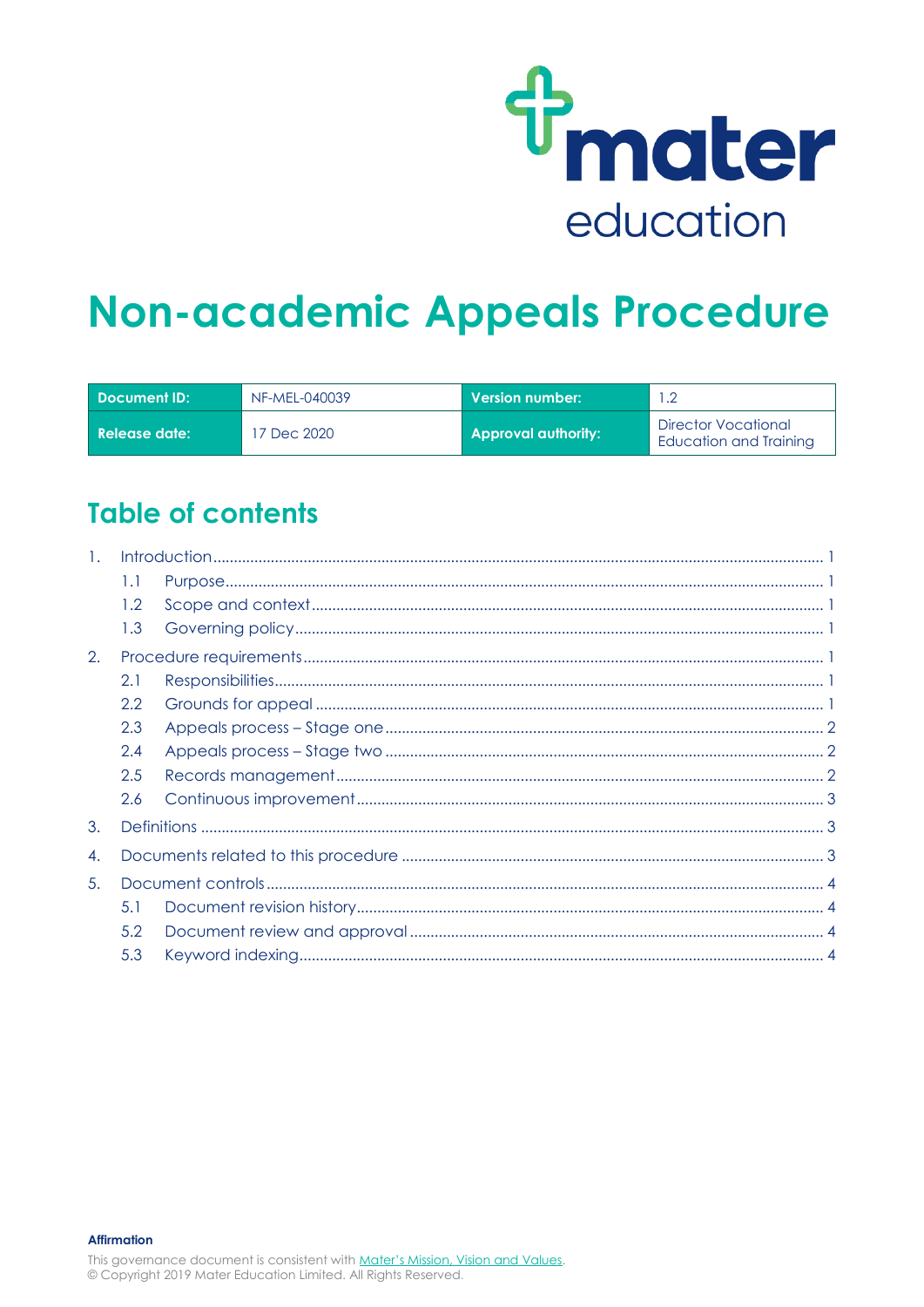## <span id="page-1-0"></span>**1. Introduction**

### <span id="page-1-1"></span>**1.1 Purpose**

This procedure aims to provide the process for management of student/trainee non-academic appeals.

### <span id="page-1-2"></span>**1.2 Scope and context**

This procedure applies to all Mater Education team members and students in relation to decisions relating to non-academic matters.

Procedural fairness (sometimes referred to as natural justice) is adopted at every stage of the appeal process which is to ensure that decisions are fair and correct.

This procedure does not apply to appeals resulting from decisions made regarding academic matters.

For persons enrolled who are or would be entitled to a VET Student Loan refer to the Mater Education Limited (MEL) Non-Academic Grievance VET Student Loan procedure.

## <span id="page-1-3"></span>**1.3 Governing policy**

| l Document ID' | <b>N</b> Document title              |
|----------------|--------------------------------------|
| PY-MEL-040012  | <b>MEL Quality Management System</b> |

## <span id="page-1-4"></span>**2. Procedure requirements**

The following procedures are to be followed.

### <span id="page-1-5"></span>**2.1 Responsibilities**

The Manager, Service Delivery is responsible for the resolution of non-academic appeals in relation to students currently enrolled in a program of study. The Manager, Service Delivery may delegate responsibility for the resolution of the appeal as appropriate.

### <span id="page-1-6"></span>**2.2 Grounds for appeal**

Grounds for a non-academic appeal may include one or more of the following situations:

- a. the appropriate policy or procedure was not adhered to or correct procedures were not followed in considering or handling the matter (i.e. procedural irregularity); and/or
- b. a decision was made without due regard to facts, evidence or circumstances; and/or
- c. the decision was incorrect or unjust in the view of the appellant.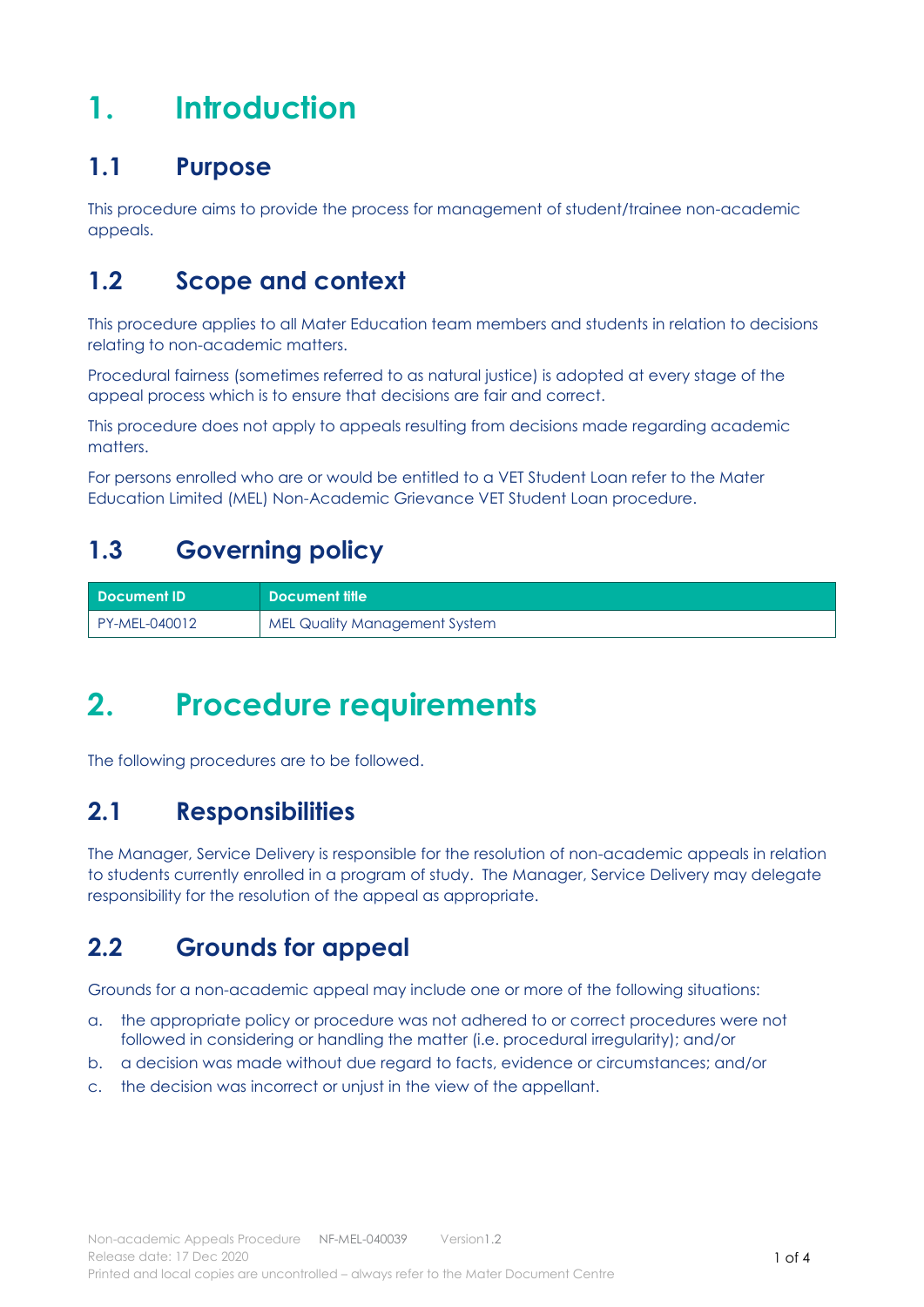### <span id="page-2-0"></span>**2.3 Appeals process – Stage one**

Prior to lodging a non-academic appeal, appellants should have engaged in either a consultation or informal resolution process.

Where a resolution was not found following consultation or an informal process, all appeals shall follow the below process:

- a. Appeals are to be made in writing to [mel@mater.org.au](mailto:mel@mater.org.au) as soon as practicable i.e. capable of being done but within three (3) calendar days after notification of the decision.
- b. Further detail may be provided by the appellant verbally.
- c. Appeals are to be resolved within seven (7) calendar days of the initial application.
- d. The appellant will be advised in writing of the outcome of their appeal, within three (3) days of the resolution.

If the outcome is not to the satisfaction of the appellant, they may seek a meeting with the Manager, Service Delivery (or delegate) for further feedback on the decision.

Where an appeal is in relation to actions arising from the non-payment of tuition fees, and those fees remain unpaid in full, or in part by agreement, the outcome from stage one is final.

#### <span id="page-2-1"></span>**2.4 Appeals process – Stage two**

Following the outcome of stage one, should the appellant not agree with the outcome, the appellant can seek a review of the decision by writing to the General Manager Education and Training or their delegate (the reviewer).

The reviewer will conduct all necessary consultations with the parties and other relevant persons and make a determination of the appeal. The appellant will be advised in writing of the outcome of their appeal, including the reasons for the decision within seven (7) calendar days of receipt of the appeal.

The decision of the reviewer is final.

#### <span id="page-2-2"></span>**2.5 Records management**

Records of all appeals and their outcomes are maintained securely.

Records of appeals will include:

- a. How the appeal was dealt with;
- b. The outcome of the appeal;
- c. The timeframes for resolution of the appeal;
- d. The potential causes of the appeal; and
- e. The steps taken to resolve the appeal.

All documentation from appeals processes are maintained in accordance with Mater Education Limited's (MEL) Records Management Policy.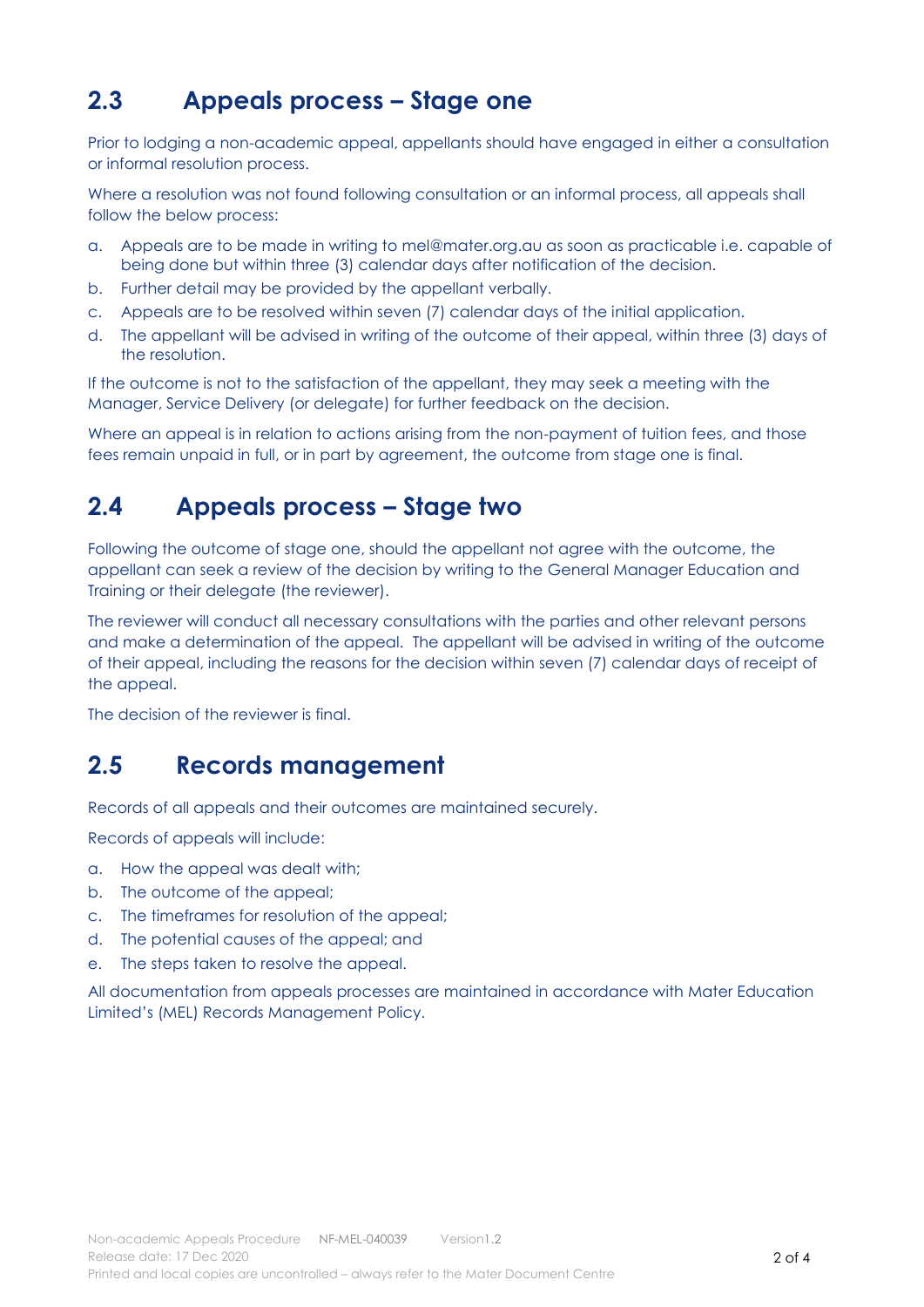## <span id="page-3-0"></span>**2.6 Continuous improvement**

Areas of improvement identified as part of the appeals process are to be actioned in line with MEL's Quality Management System.

## <span id="page-3-1"></span>**3. Definitions**

| <b>Term</b>             | <b>Definition</b>                                                                                                                                                                                                                                                                                                                                                              |
|-------------------------|--------------------------------------------------------------------------------------------------------------------------------------------------------------------------------------------------------------------------------------------------------------------------------------------------------------------------------------------------------------------------------|
| Appeal                  | an application to a senior responsible officer for an academic decision to be<br>reversed.                                                                                                                                                                                                                                                                                     |
| Appellant               | a person appealing a non-academic decision on a matter                                                                                                                                                                                                                                                                                                                         |
| Non-academic<br>matters | Include those matters which do not relate to student progress, assessment, course<br>content or awards in a course and include appeals in relation to enrolment in a<br>course, personal information that the provider holds in relation to the student.<br>Non-academic grievances tend to arise from events occurring at a provider or<br>from decisions made by a provider. |

## <span id="page-3-2"></span>**4. Documents related to this procedure**

Mater documents

| <b>Document Type</b> | Document ID   | <b>Document Title</b>                                                    |
|----------------------|---------------|--------------------------------------------------------------------------|
| Policy               | PY-IID-000001 | Policy for Records Management                                            |
| Procedure            | PR-MEL-040020 | Mater Education Limited (MEL) Non Academic Grievance VET<br>Student Loan |
|                      | PR-MEL-040005 | <b>Complaints and Appeals</b>                                            |
|                      | PR-MEL-040028 | Non Payment of Tuition Fees                                              |

#### External documents

<span id="page-3-3"></span>

| Standards for Registered Training Organisations (RTOs) 2015 |
|-------------------------------------------------------------|
| <b>Pre-Qualified Supplier Agreement</b>                     |
|                                                             |